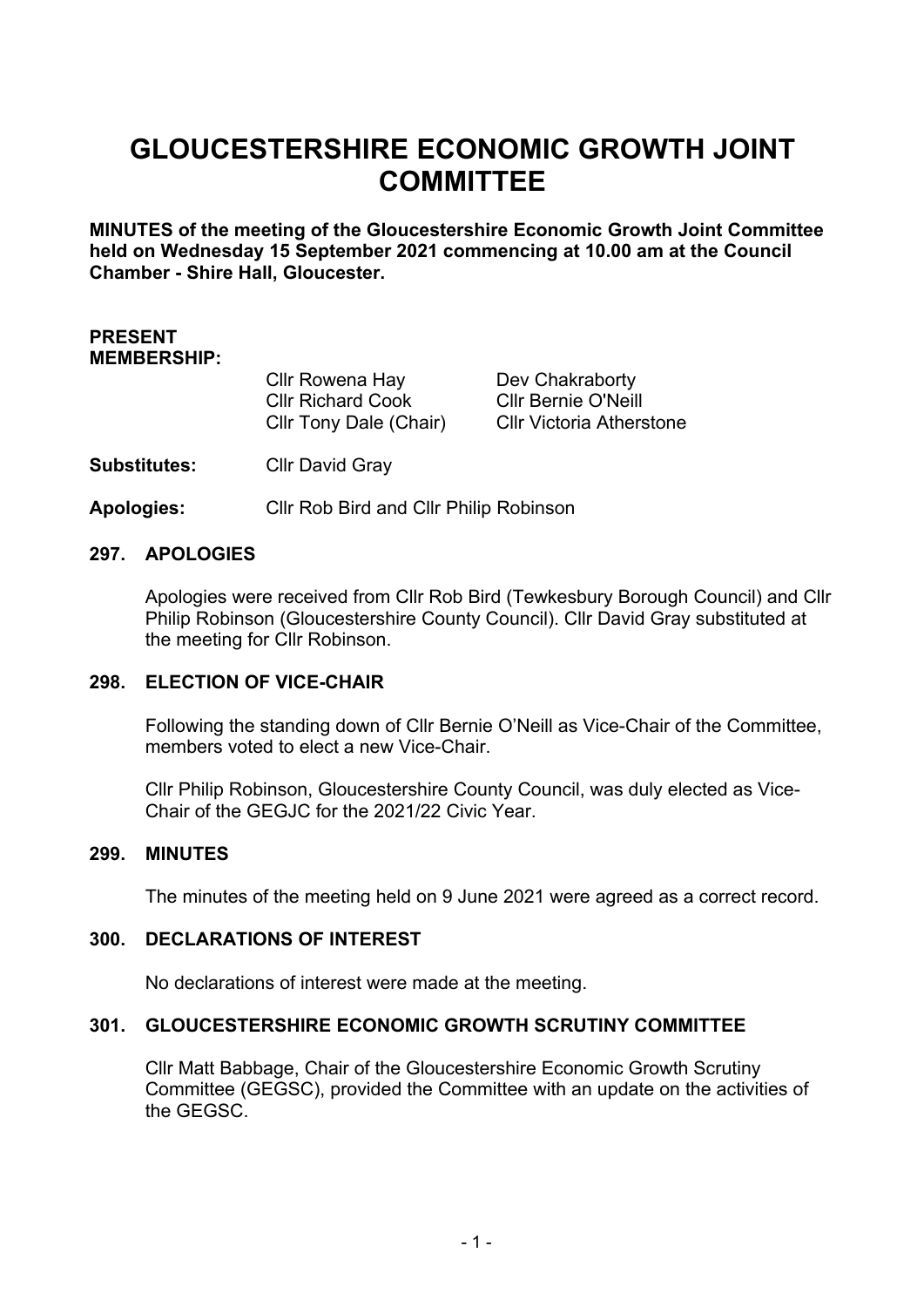It was noted that the GEGSC were due to meet this afternoon for their first official meeting in person since the local elections in May. Members had been working offline with officers to produce a work plan for the rest of this year.

It was understood that the GEGSC would now receive a regular item on the Economic Recovery dashboard. Additionally, it was noted that the main item at this afternoon's meeting was the future of the high streets where the GEGSC would be receiving a presentation from Nigel Jobson, Chair of the LEP Retail and the High Street Sector Group and Chief Commercial Officer for Maybe, and Andy Sanders, Community and Economic Development Manager at Tewkesbury Borough Council. The GEGSC would discuss the presentations and consider bringing a short report back to the GEGJC for further investigation.

### **302. OVERVIEW OF GLOUCESTERSHIRE'S FARMING AND FOOD SECTOR**

The Committee received a presentation from Lizzie Dyer and Ben Dent, Gloucestershire Food Partnership, on Gloucestershire's farming and food sector, its contribution to the local economy, and the challenges and opportunities ahead.

Members were advised that the Gloucestershire agri-food sector, representing the "end to end" food chain, employed just over 50,000 people, or 14.9 % of the workforce compared to 13.2% nationally; and that in 2019, the agriculture, forestry, fishing, mining and quarrying sectors contributed around £187 million to Gloucestershire's GVA, equating to around 1.0% of total GVA which was more than the national average of 0.7%.

Tourism also had a direct contribution to the sector and was an area that could be exploited, with 32% of the spending by tourists in Gloucestershire being devoted to food and drink, generating £340m annually.

The Gloucestershire Food & Farming Partnership built on the strengths of the County and the work already going on across public, private, research and voluntary sectors, working alongside a number of partners including Hartpury College, the Royal Agricultural University, and Campden BRI.

The Committee was informed that the County's agri-food sector had the potential to address a number of challenges, in addition to supporting economic development in Gloucestershire. In particular, it was explained that the sector could be utilised to address social inequality and health issues. In some parts of Gloucestershire, 10 percent of adults experienced hunger because they could not afford food; and more than 60 percent of adults in the County were overweight. Local food businesses and farmers could be involved in helping to improve the County's health and eating habits.

It was also noted that the food and farming sector could have a significant role to play in addressing the climate change emergency through the reduction of carbon emissions and capturing and storing emissions, as well as in improving local biodiversity.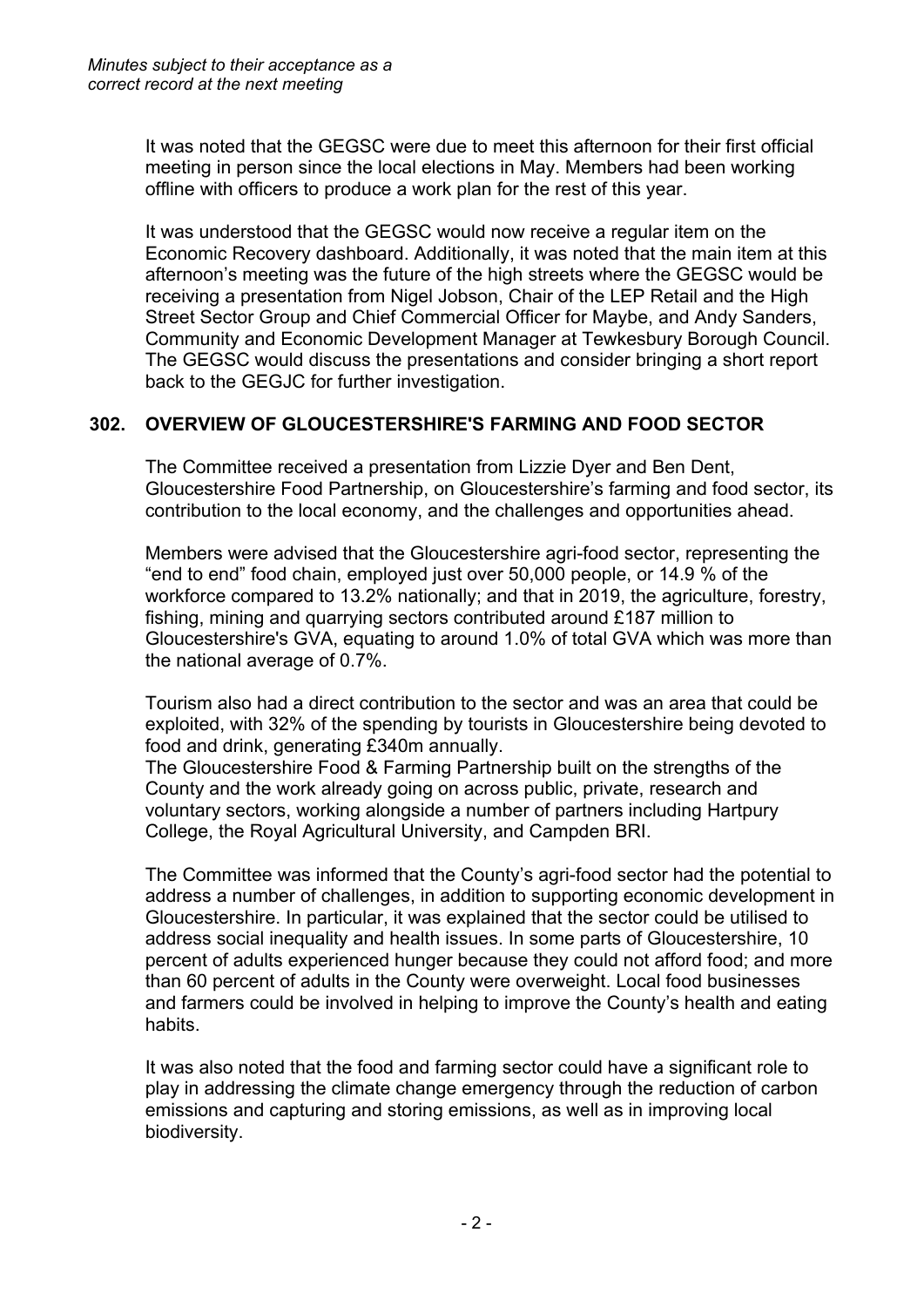Members understood that this sector was facing significant post-Brexit policy changes. The end of the Basic Payment Scheme since leaving the European Union would result in the removal of nearly £40million of support every year for Gloucestershire farmers between now and 2028. A new Government agricultural funding scheme was not due to come into place until 2024, and it would not be designed to replace the Basic Payment Scheme. The financial implications of this were significant and could impact the survival of smaller farms; food security and self-sufficiency; and the agricultural landscape.

Members were advised that the sector also faced challenges relating to climate change adaption and the use of new techniques and processes to meet new climate conditions, as well as labour shortages.

The Committee was informed that as well as the challenges faced by the agri-food sector, there were also a number of opportunities for the sector in Gloucestershire. These included developing partnerships to enhance Gloucestershire's food supply chains, such as through opening public procurement and anchor institution contracts to SME suppliers; as well as encouraging more demand for Gloucestershire produce, such as by introducing a 'Produced in Gloucestershire' scheme. Additionally, a 'Food for Life' model could be used in schools to educate on food in order to drive up the demand for local and more ecological produce.

The Committee was advised that work had begun on a draft strategy by the Gloucestershire Food Partnership encompassing their vision to build a healthy circular economy in food and farming that enabled a viable future for farmers, created jobs across the supply chain, optimised natural capital and reduced foodrelated illness. The Partnership would be keen to talk to the district and county councils in order to progress their strategy.

The Committee discussed the presentation they had received. In particular, a question was asked as to how young people and graduates could be retained to work in this sector in the County. In response it was recognised that there was a perception issue around jobs in farming and food, and that this needed to be addressed.

It was recognised that the agri-food sector had the second largest growth potential in Gloucestershire, after cyber and digital, and that it was a sector often overlooked.

Members were informed that GFirst LEP was working alongside Gloucestershire County Council (GCC) on a joint 'Made in Gloucestershire' initiative. An update on progress with this would be provided at the next Committee meeting.

In response to a query relating to opportunities to grow procurement and sales though local companies such as Gloucester Services, it was explained that Gloucester Services had provided many local food businesses with a foot on the ladder, and that there were lots of opportunities for retail procurement in the County. It was also important to consider opportunities for the sector through public procurement and hospitality.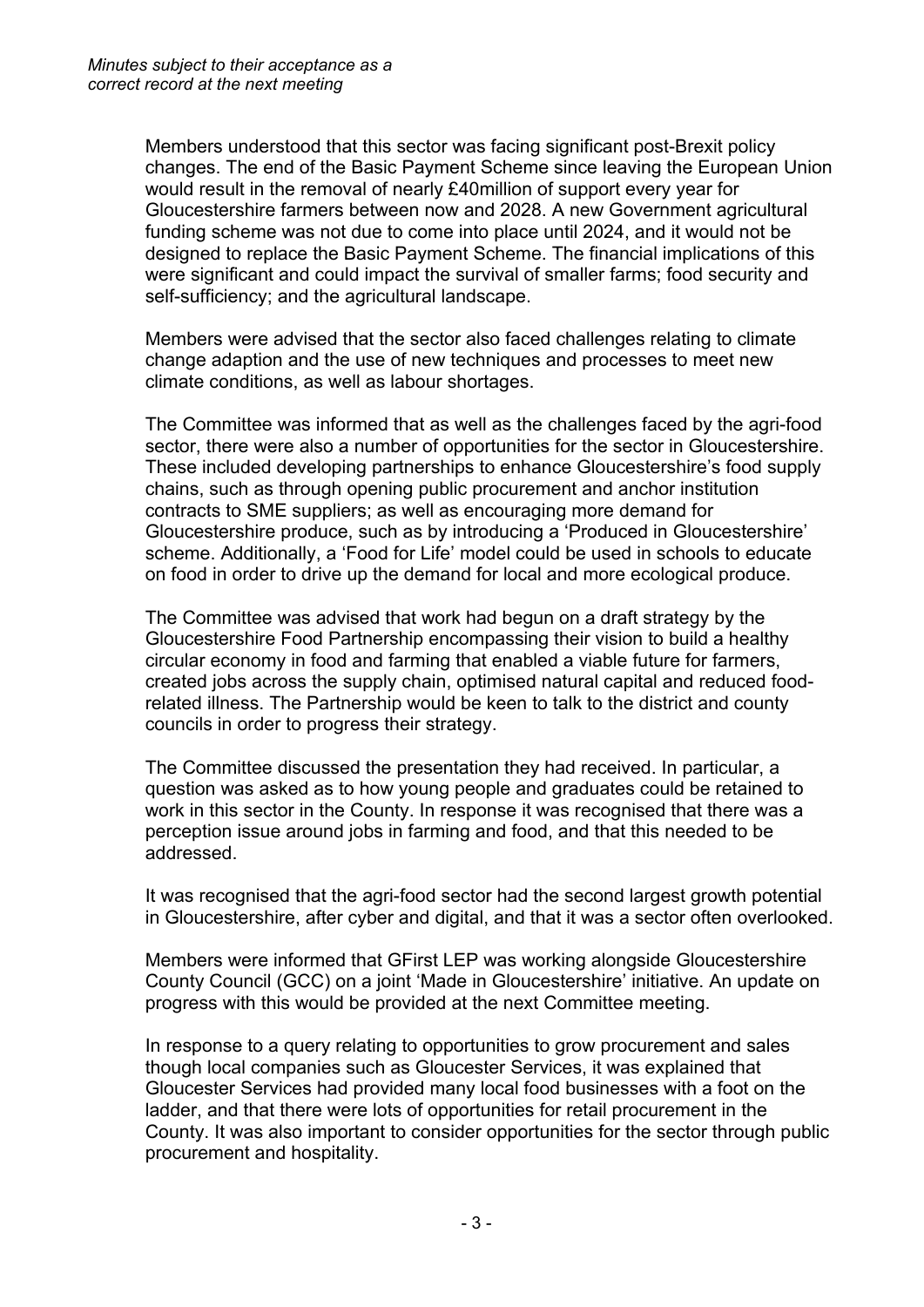One member queried how local food supplies could be made more affordable. In response, it was explained that fresh local produce could be inexpensive, however thought needed to be given as to how to improve access for those without cars and to improve supply chains. The public also needed to be given the confidence that local produce could be fresher and last longer than produce from a supermarket.

It was also queried how local authorities could provide support for farmers in light of the gap in funding and the climate emergency.

There was a discussion as to how the public's relationship with food could be improved, particularly in order to reduce waste. It was recognised that a reduction in food waste would also lead to a reduction in carbon emissions, and education, particularly of children, had a role to play in achieving this. The Committee thanked the presenters for their presentation and noted the report.

#### **303. GLOUCESTERSHIRE COVID-19 ECONOMIC RECOVERY PLANNING**

Colin Chick, Executive Director for Economy, Environment and Infrastructure, GCC, provided the Committee with an update on GCC's Covid-19 Economic Recovery Plan.

Members were informed that the recovery plan mirrored the Council's ambition for Gloucestershire as set out in its Looking to the Future strategy, to make Gloucestershire a place where people want to visit and live, to improve the quality of life for residents, and to provide opportunities for businesses to be successful. Numerous infrastructure and connectivity schemes were being pursued by the Council as part of this, including the M5 J9 improvement scheme, and a network of cycle routes between Gloucester and Cheltenham.

Members were reminded of the three priority areas for recovery: people, place and connectivity; employment and skills; and infrastructure, economy and growth.

The Committee was informed that work was underway to develop an Employment and Skills Hub as part of the employment and skills priority of the recovery plan. Members were provided with an overview of the factors contributing to the need for the Hub, and the benefits of introducing it. The Hub would provide a "single front door" offer, whereby key partners, such as the GFirst LEP, schools, colleges, universities, independent training providers, and the DWP/Jobcentre Plus would work alongside each other to help get people into employment and education. The Hub would also enable gaps in adult education to be identified and courses to bridge these gaps could then be developed.

The Committee was informed that a response from the Government regarding the Community Renewal Fund bid had not yet been received, nor had there been an update on Levelling Up bids.

One member asked whether help could be received from the County Council to improve rail connectivity in the Forest of Dean and Cotswold districts. Colin Chick advised that the focus was on increasing rail services on the M5 corridor between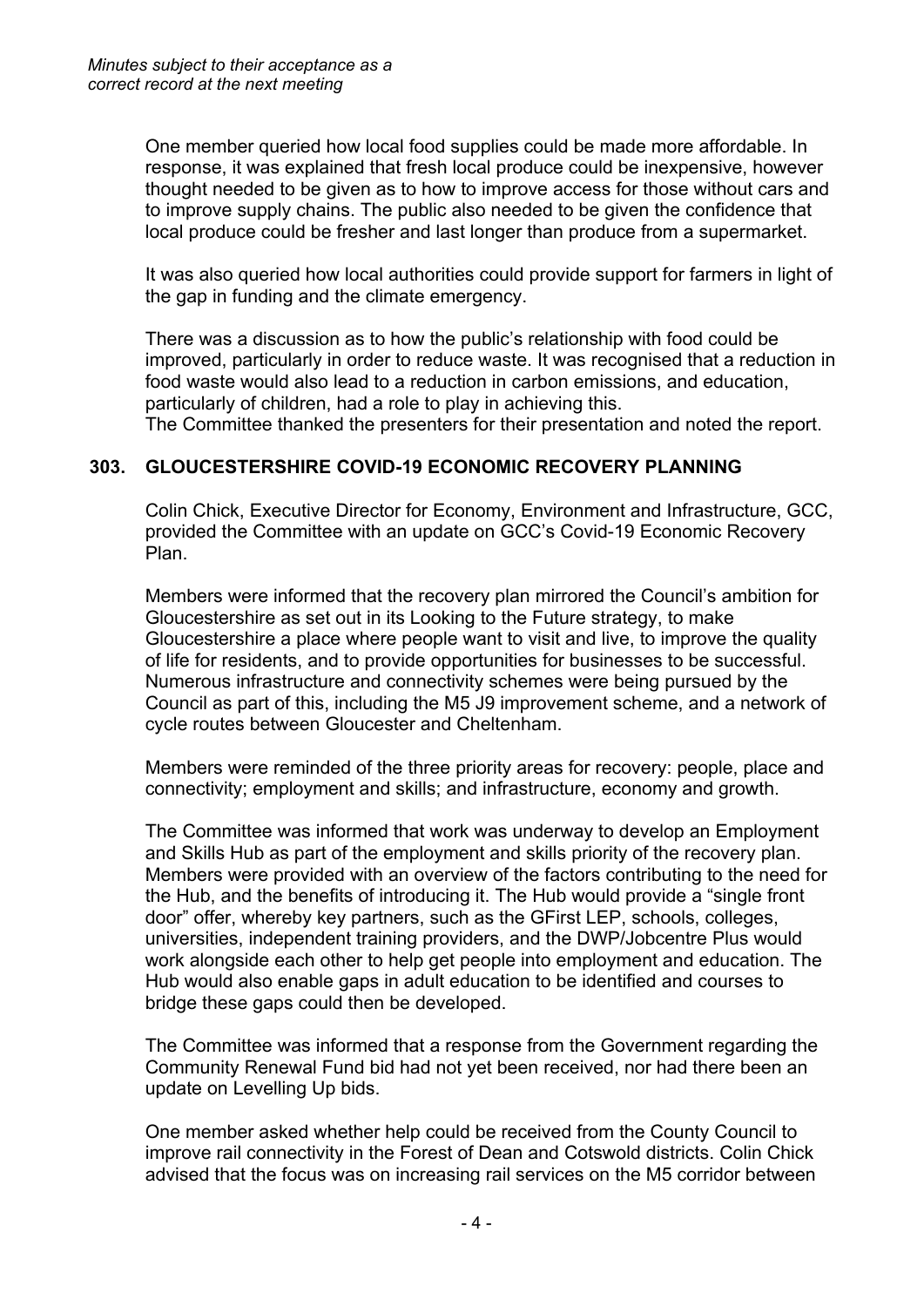Bristol and Birmingham to help alleviate overcrowding on the motorway. Currently only 1 percent of travellers chose to travel by rail instead of using the M5. However, lobbying had taken place to secure a number of additional rail services, particularly those which would benefit the south Cotswolds, in addition to the introduction of a new demand responsive bus service in the Cotswolds.

One member asked a question as to how the skills hub would relate to increasing opportunities for local employment, particularly within the development of major local projects. In response it was explained that GCC procurement staff had received training on building social value into contracts. An update on the upskilling and employment of local people would also be provided at the next Committee meeting.

There was a further question relating to the cost of public transport, which was too expensive for some young people. In response it was noted that this was an issue that was being looked at. In terms of access to the Employment and Skills Hub, members were informed that the aim was to work outreach within libraries in rural areas and towns to build those connections with people who may find it difficult to travel.

Lisa McCance, Director at Shared Intelligence, provided the Committee with an update on the Economic Recovery Dashboard. The Economic Recovery Dashboard was attached as a supplement to the agenda papers for this meeting.

District council representatives were invited to provide the Committee with an update on the work being carried out in their areas to promote and support economic recovery.

# **Cotswold District Council**

- Progress was being made on the development of the Gloucestershire Applied Digital Skills Centre at Cirencester College.
- There had been an increase in the demand for warehouse space in the district, and the sale of the Mitsubishi site was to be completed by the end of this month and would be retained as a site for employment.
- A number of projects funded through the Welcome Back fund were progressing.
- A number of larger events in the district, such as motoring shows, were bringing people back to town centres.
- A number of local businesses had expressed their ambitions to implement green measures.

# **Forest of Dean District Council**

- The Forest Recovery Action Group continued to meet on a monthly basis.
- Focus was on developing tourism within the Forest of Dean and Wye Valley.
- Local towns had been encouraged to submit bids for funding through the Welcome Back fund.
- A new Growth Hub in Mitcheldean had opened in August to support local businesses.
- Local businesses could sign up to receive a regular 'Business Matters' email.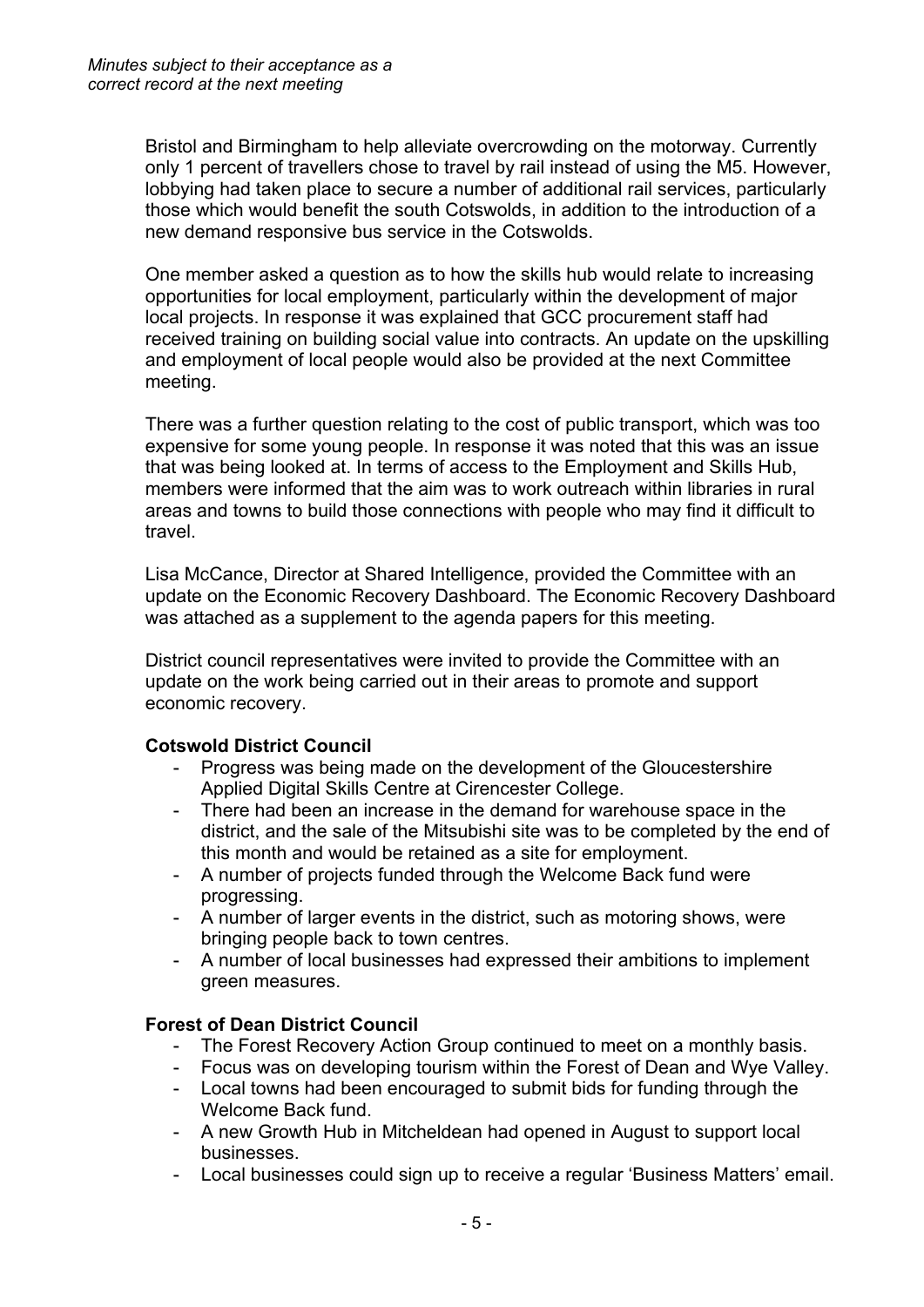# **Stroud District Council**

- The Council was working with local market towns on the allocation of Welcome Back funding.
- The Brimscombe Port project was moving on to its next stage to find a development partner.
- Permission to begin the canals project had been secured.
- A district-wide economic development strategy would be considered by the Council this autumn/winter.

# **Tewkesbury Borough Council**

- The Council was looking to relaunch the business support grant scheme in the autumn.
- The Growth Hub in the district had reopened to provide face-to-face support to local businesses.
- An event was taking place today where local businesses could exhibit their carbon neutral activities.
- An economic development tourism strategy had been developed for launch in 2022.
- A bid for a youth enterprise hub had been submitted.

# **Gloucester City Council**

- Work to pursue funding, support local events and progress regeneration projects was continuing.

#### **Cheltenham Borough Council**

- There had been lots of interest in the Golden Valley development scheme following its launch.
- Funding had been set aside to drive footfall on the high street, such as for an ice rink.

There was a discussion as to the shortages of HGV and delivery drivers and the impact it could have on supply chains. An analysis of this issue and its impact in Gloucestershire would be presented at the next Committee meeting.

# **304. GFIRST LEP UPDATE**

Dev Chakraborty, Deputy Chief Executive of GFirst LEP, presented the Committee with an update on the work of the GFirst LEP.

The Committee was informed that Ruth Dooley, partner and head of the litigation support team at Hazlewoods LLP, had been announced as the new Chair of the GFirst LEP.

Members also noted that four new Board members had been appointed to the LEP Board after the four previous members had come to the end of their permitted terms on the Board.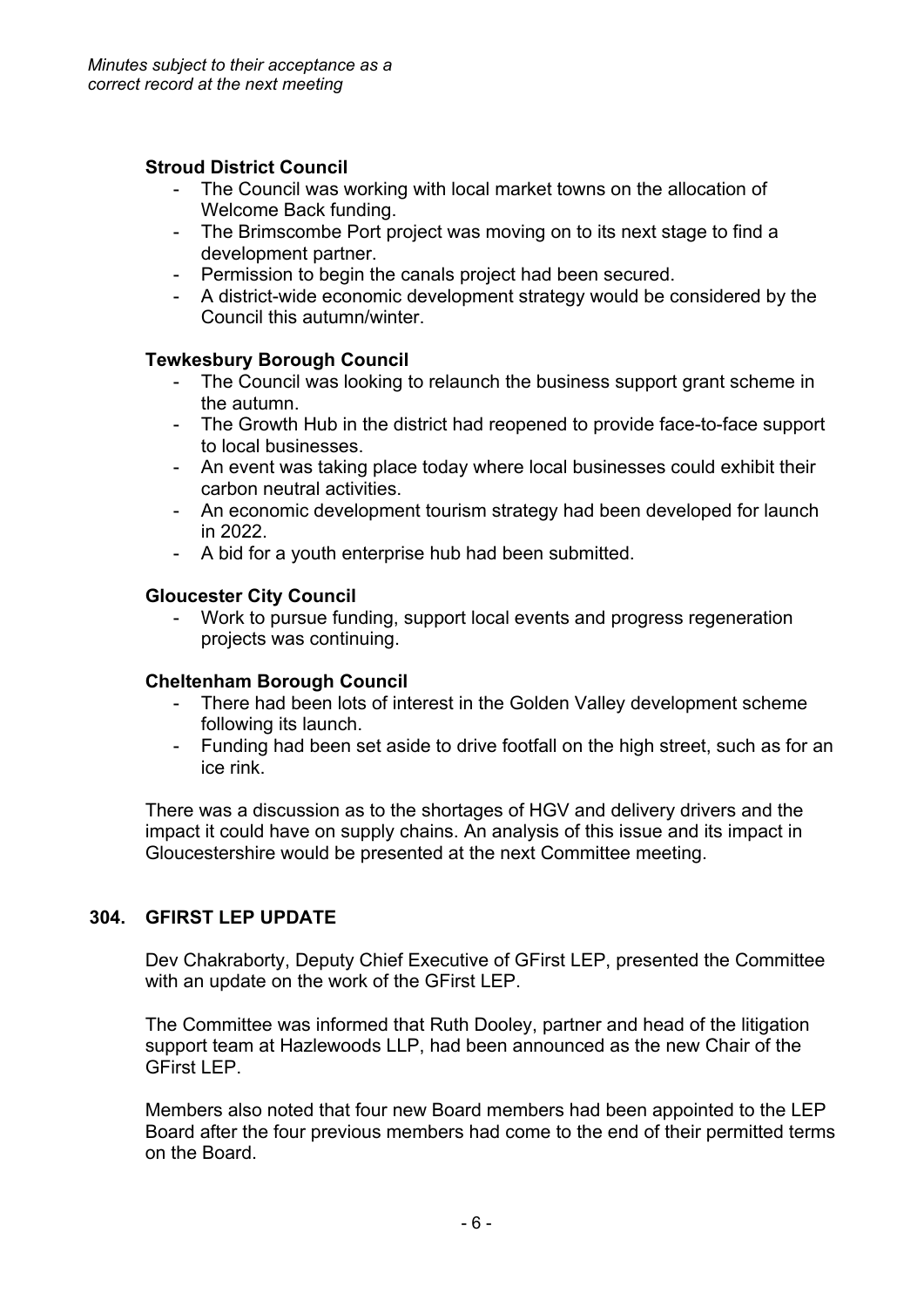The Committee noted that 107 grants had been awarded to businesses across Gloucestershire from the Additional Restrictions Grant (Discretionary Scheme) to help get more of them online and trading online, after the six local authorities agreed to pool their funds together to provide these grants to support local SMEs.

The Committee was advised that the LEP hoped to develop a further similar scheme whereby councils pooled their funds to provide local businesses with support to become more sustainable and carbon neutral.

Finally, members were also advised that there had been a delay in the announcement of the outcome of Levelling Up fund bids due to the significant number of applications that had been received. It was hoped that an announcement would tie in with the autumn budget.

### **305. BUSINESS RATE POOL**

Andrew Cummings, Strategic Director of Resources, Stroud District Council, provided the Committee with an update on the Gloucestershire Business Rate Pool.

The Committee was advised on the pool outturn position for 2020/21. In particular, there had been a pool gain of £3.66 million, and £731k of this has been distributed to the Strategic Economic Development Fund.

Members were updated on the forecasts for the pool for 2021/22. Pool gains for this year were expected to be higher, and were currently estimated at £4.238million.

The Committee noted that the future for the business rates pool was uncertain and was dependant on potential government reforms; however there was no update on this currently. Members would be updated once more information was known.

Following a query, it was understood that the expectation was that the pool would continue for the next year as a consultation on reforming the system had not been carried out.

# **306. FORWARD (WORK) PLAN**

Requests were made for an update on the Made in Gloucestershire proposals and for an analysis on delivery/HGV drivers in Gloucestershire to be presented at the next meeting in November 2021.

An SEDF funding request to investigate options to better connect Kemble Town Centre with Cirencester Town Centre would also be received at the next meeting.

#### **307. FUTURE MEETINGS**

The Committee noted the meeting dates for the remainder of 2021 and for 2022.